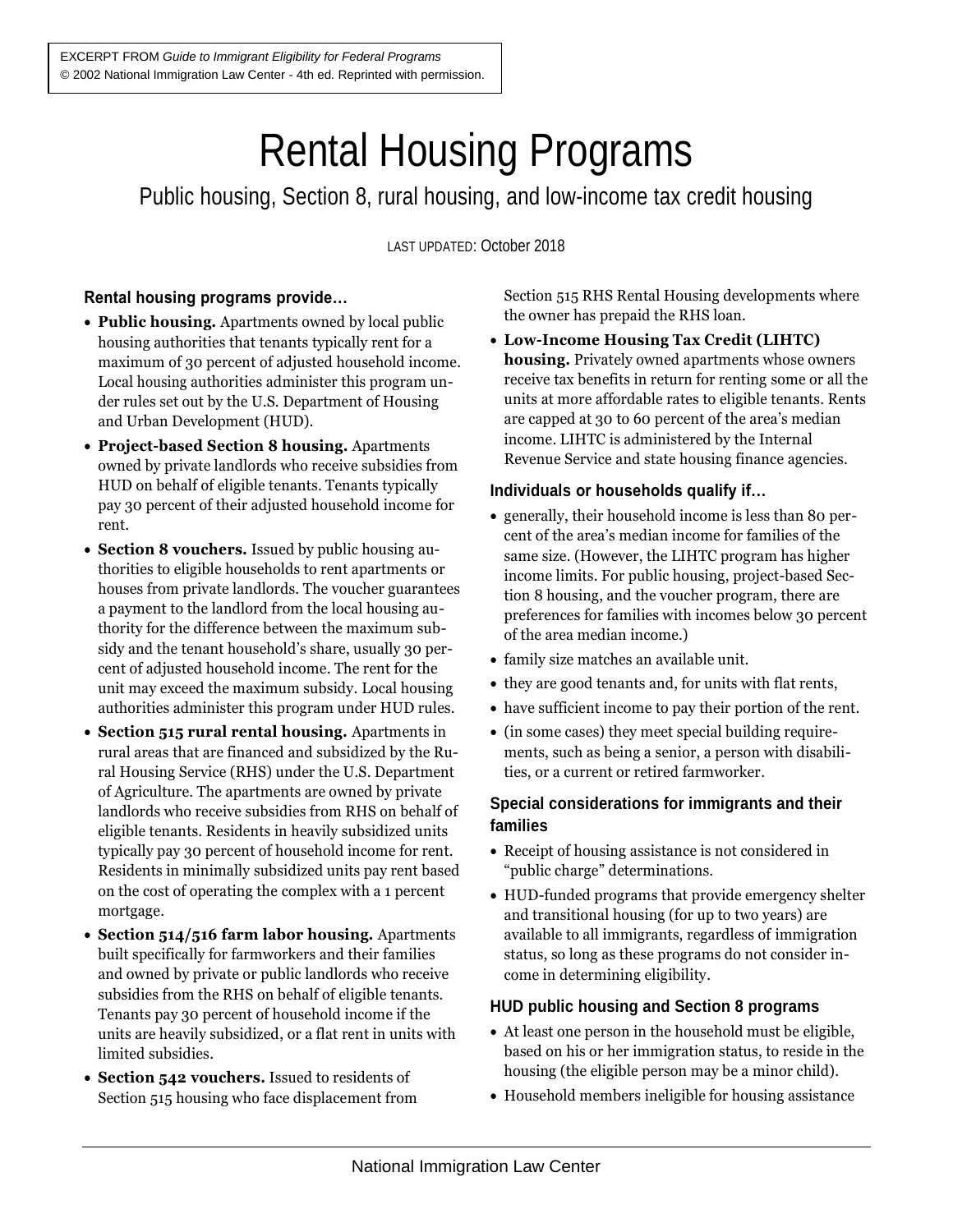| <b>Rental Housing Programs</b>                                                                                                             |                                                                                                     |
|--------------------------------------------------------------------------------------------------------------------------------------------|-----------------------------------------------------------------------------------------------------|
| <b>ELIGIBLE IMMIGRANTS</b>                                                                                                                 | <b>INELIGIBLE IMMIGRANTS</b>                                                                        |
| <b>HUD Public Housing and Section 8 Programs</b>                                                                                           | <b>HUD Public Housing and Section 8 Programs</b>                                                    |
| Lawful permanent residents (LPRs)                                                                                                          | Immigrants not listed as eligible                                                                   |
| Lawful temporary residents under the general amnesty<br>program created by the Immigration Reform and Control Act of<br>1986               |                                                                                                     |
| Refugees, asylees, and persons granted withholding of<br>deportation/removal                                                               |                                                                                                     |
| <b>Victims of trafficking</b>                                                                                                              |                                                                                                     |
| <b>Parolees</b>                                                                                                                            |                                                                                                     |
| Citizens of Micronesia, the Marshall Islands, and Palau                                                                                    |                                                                                                     |
| <b>Qualified battered immigrants</b>                                                                                                       |                                                                                                     |
| Cuban/Haitian entrants are arguably eligible for these<br>programs and have been granted access to public housing<br>in some jurisdictions |                                                                                                     |
| <b>Rural Housing Programs</b>                                                                                                              | <b>Rural Housing Programs</b>                                                                       |
| Section 515 rural rental housing:<br>All immigrants, regardless of immigration status, unless the<br>RHS issues new regulations            | Section 515 rural rental housing:<br>None, unless the RHS issues new regulations                    |
| Section 514/516 Farm Labor Housing:                                                                                                        | Section 514/516 Farm Labor Housing:<br>Families in which the head of household is neither a citizen |
| LPRs (immigration status requirement applies only to head of                                                                               | nor an LPR                                                                                          |
| household)                                                                                                                                 | Section 542 voucher program                                                                         |
| Section 542 voucher program<br><b>LPRs</b>                                                                                                 | Families in which the head of household is neither a citizen<br>nor an LPR                          |
| <b>Federal Tax Credit (LIHTC) Housing</b>                                                                                                  | <b>Federal Tax Credit (LIHTC) Housing</b>                                                           |
| All immigrants, regardless of immigration status                                                                                           | <b>None</b>                                                                                         |

based on their immigration status may live in an assisted unit, but the household's subsidy will be prorated, resulting in a higher rent.

• Immigration documents will be verified for current tenants and new applicants, but not for household members who do not claim eligibility based on immigration status.

**NOTE:** Public housing agencies are not required to report to the U.S. Department of Homeland Security except in extremely rare circumstances, outlined at 65 Fed. Reg. 58301 (Sep. 28, 2000). Immigrants in households with eligible members need not reveal the precise immigration status that makes them ineligiblethey can simply indicate that they do not claim to be eligible based on immigration status.

**IMPORTANT:** Households with ineligible family members that were receiving assistance before June 19, 1995, may continue to reside in the housing and receive subsidies without proration as long as:

- the household head or his or her spouse is eligible, and
- the ineligible members are either the children or parents of the household head or spouse, and
- any other household members (such as uncles, aunts, nieces, nephews, and cousins) are eligible, and
- the household was determined eligible for assistance without proration before November 29, 1996.

### **RHS Section 514/516 farm labor housing**

• Households are eligible for RHS Section 514/516 farm labor housing as long as the tenant signing the lease is